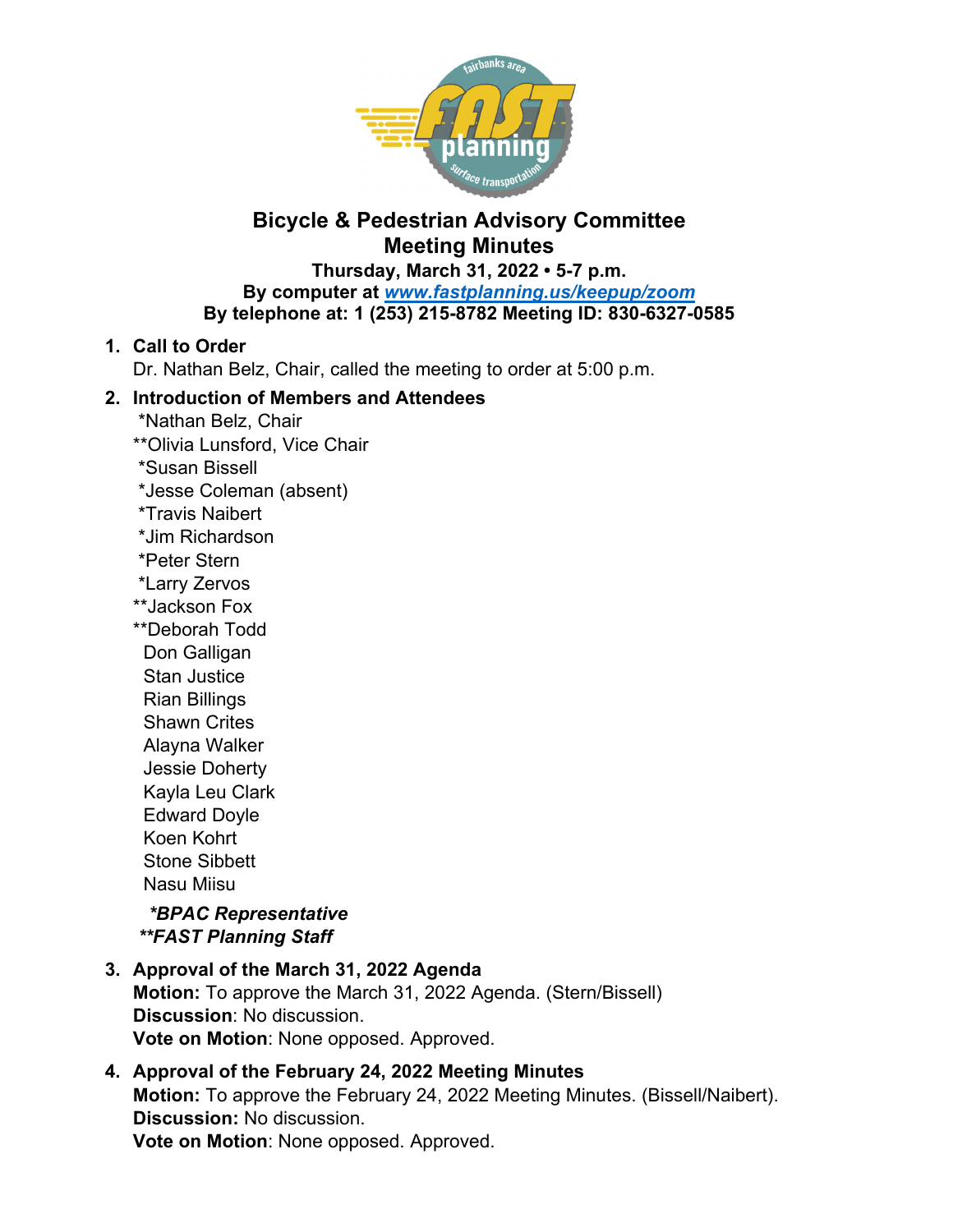# **5. Staff /Working Group/Chair Reports**

# **Chair Report**

- Dr. Belz noted that the Alaska Trails Conference was coming up April 6-8, 2022. Dr. Belz explained that it was free and online. More information was available at Alaska-Trails.org.
- Dr. Belz noted that access to paths and trails around town was under anywhere from 6-8 ft. snow berms and creating issues for bikes and pedestrians. Dr. Belz commented that he was looking forward to the Seasonal Mobility Task Force meeting and hoped it would lead to positive impacts for the upcoming winter season.

# **Staff Report**

- The Policy Board adopted a Resolution of Support for the new trail connection between Creamers Field and Birch Hill Recreation Area. Discussions with DOT about possible crossing locations along the Steese Highway are ongoing.
- Photos from an area resident were forwarded to Jackson Fox showing bus stop locations that were blocked by snow berms and people were unable to get to them, so they had to stand in the road to wait for the bus.

# 6. **Public Comment Period:**

**Stan Justice** thanked everyone for serving on the Committee. Mr. Justice commented that, as usual, he was calling to complain about the Skarland Trail. Mr. Justice explained that the path was near the intersection of Ballaine and Yankovich and he had been working on this issue for probably four or five years here now. Mr. Justice stated that he can see that his error was that he assumed somebody controlled what the loader operator does. Mr. Justice stated that he thought he had this made when his friend Ryan Anderson was the Regional Director but, as hard as Ryan tried, he could not control what the loader guy did. Mr. Justice stated that now the new supervisor has also just kind of thrown up his hands and says, "Awe, there's no room. It's just tough luck. Give up. Good luck." Mr. Justice commented that he should have from very beginning said that he wanted a barrier. Mr. Justice stated that the conclusion he had come to was that there needs to be some kind of barrier between the roadway and the path there so the path does not get buried. Mr. Justice stated that it just strikes him how thoroughly unsafe the path is. Mr. Justice explained that this year there was a place for pedestrians to get onto the roadway but then there was no place for them to get back off because the rest of the path was fairly useable but there was no way to get to it without crampons or an ice axe to get up over the berm. Mr. Justice stated that if people try and use the path, they are on very steep slopes, they're icy, it's hard, it's easy to fall. Mr. Justice stated that there was always the worry that the loader, not seeing what he was doing, buries someone that is on the path. Mr. Justice stated that this is a pedestrian path, and that big bucket of snow goes up in the air and gets dumped, and there could be somebody under it. Mr. Justice commented that this is a well-used pedestrian path and he would certainly like to see a project get forward. Mr. Justice stated that he had seen of lot of what looks like good projects on the list already. Mr. Justice stated that he did not know what it would take to get a fence or some kind of barrier in there so that the path is protected.

**Dr. Belz** stated that he heard Mr. Justice's concerns. Dr. Belz stated that he guessed he had gotten to the point where there had been ample time now for some of these things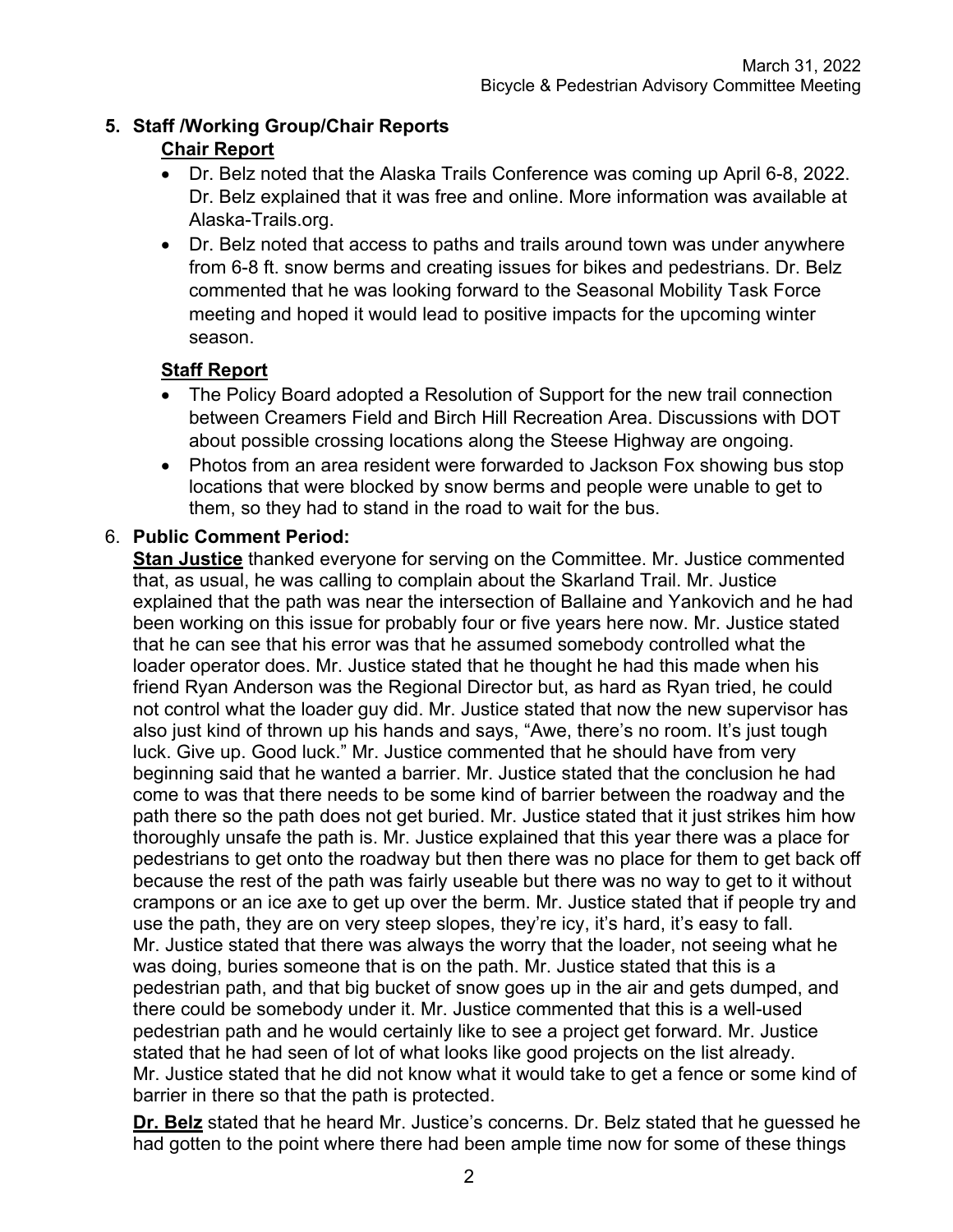to be rectified by sending somebody back out to open up some of these path access points. Dr. Belz thanked Mr. Justice again for showing up and voicing his concerns.

**Stone Sibbett** commented that somebody told him about this Committee because he was complaining about the trail on Chena Pump specifically to them and they mentioned it. Mr. Sibbett stated that he moved from Anchorage back in April. Mr. Sibbett explained that in Anchorage he was a bike commuter for five years with no car. Mr. Sibbett stated that up here that would be very difficult to do without a car especially when he lived a little way out of town. Mr. Sibbett stated that something that he noticed all winter was that people walk up and down Chena Pump all the time in the dark and it is absolutely not safe. Mr. Sibbett stated that he almost hit a guy the other day. Mr. Sibbett explained that the guy was walking on the white line in the dark. Mr. Sibbett stated that he just wanted to try to start getting the word out there, he thought it was a State road, but there was a trail out there, but it is just never plowed, and he has seen people on it all winter.

**Dr. Belz** explained that it is a safety issue, and it is unfortunate that right now there is a model, and a lot of these paths did not get cleared in the winter which forced non-motorized users elsewhere. Dr. Belz stated that he did know that there were programs where people could get high visibility clothing and stuff like that so hopefully, they were doing that, but it sounded like perhaps not, which was unfortunate.

**Shawn Crites** commented that he was wondering if there was a good GIS map of our Borough paths and, if so, who made it, and who would he contact to possibly get some GIS info.

**Dr. Belz** explained that he was in the right place and the person who would be best to talk to about that was Ms. Lunsford.

**Ms. Lunsford** added that she had posted the updated Bikeways Map link and email address in the Chat Box for the meeting participants. Ms. Lunsford explained that the updated bike map layer showed shared used paths, specified bike routes, sidewalk connectors, shoulders, and some of the unpaved facilities.

### **7. Old Business**

#### **a. Prioritization of Non-Motorized Projects**

#### *Review of Project Scoring Criteria to Prioritize Short-Term Project List in Non-Motorized Plan and Sidewalk/Path Nominations to FAST Improvement Program*

Mr. Fox explained the draft project scoring sheets included in the meeting packet Mr. Fox explained that he compiled the scoring criteria based on input from the BPAC members. Mr. Fox explained that the BPAC could revise the scoring criteria and test them out using the sample scoring sheets.

**b. Letter to DOT and City of Fairbanks Regarding Sight Distance Issues for Pedestrian/Bicyclist Visibility with Fencing and Snow Berms at Intersection Corners (Action Item)**

Mr. Fox explained that the idea to write this letter came up at the last BPAC meeting. Mr. Fox explained that Mr. Richardson and Ms. Bissell put together the text for the letter. Mr. Fox explained that the letter would be addressed to the DOT Design and Maintenance & Operations Dvisions as well as to the City of Fairbanks Engineering and Public Works Departments. Mr. Fox stated that it highlighted the issues with fencing along the roads between the roadway and path that extended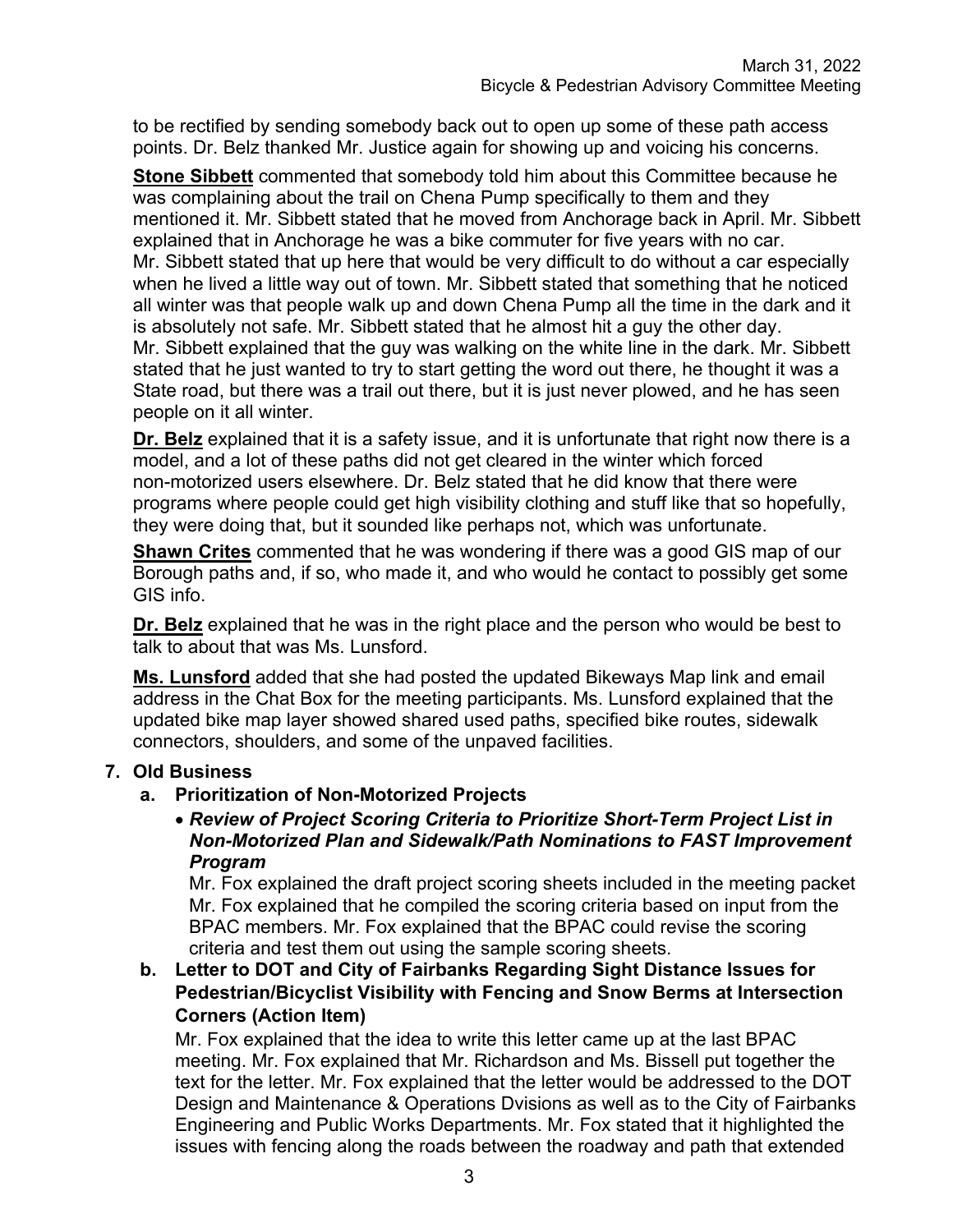so far into the proximity of the intersection that it caused visibility issues for both bicyclists/pedestrians and motorists. Mr. Fox stated that the letter also highlighted the issue of concerns about snow berms that were so high they also blocked the view of motorists, bicyclists, and pedestrians at intersections. Mr. Fox stated that it was a pretty softly written letter to highlight these issues and was for general awareness of all the parties involved. Mr. Fox stated that he did not think it would create any angst. Mr. Fox stated that he was also open to any revisions that the BPAC wanted to make to the letter.

**Public Comment**: No public comment.

**Motion**: To approve the letter [to DOT and City of Fairbanks regarding sight distance issues for pedestrian/bicyclist visibility with fencing and snow berms at intersection corners]. (Stern/Richardson).

**Amendment to the Motion**: To change the fourth sentence in the first paragraph to read, "Another safety concern are fences that separate roadways from non-motorized pathways. When a driver is turning at an intersection."; change the first sentence in the second paragraph to read, "We also would like to point out that snow berms at intersections often cause the same safety concerns as fences by obscuring a driver's view of approaching bicyclists and pedestrians."; and change the word "listening" to "considering" in the last sentence. (Zervos/Naibert).

**Discussion**: No discussion.

**Vote on Amendment to the Motion**: None opposed. Approved.

**Discussion**: Mr. Naibert asked if they should add some photos of the intersections and fences referenced in the letter.

Dr. Belz inquired if they had photos of the fences and snow berms referenced in the letter. Dr. Belz stated that he also thought that Ms. Schacher and Mr. Jacobson were familiar with the areas they referenced but Ms. Lunsford might have some photos.

Ms. Lunsford stated that she could not speak to any photos they had.

Dr. Belz stated that he thought it was a good point and the letter was a nice single page and highlighted their concerns. Dr. Belz stated that as Mr. Fox noted it did not have any ill intent.

Mr. Naibert stated that was fine and he just thought if they had some pictures, maybe they could include them, but they did not need to make a special trip to take any pictures.

**Amended Motion**: To approve the letter [to DOT and City of Fairbanks regarding sight distance issues for pedestrian/bicyclist visibility with fencing and snow berms at intersection corners] with the following revisions: change the fourth sentence in the first paragraph to read, "Another safety concern is fences that separate roadways from non-motorized pathways. When a driver is turning at an intersection, these fences obscure the driver's view of bicyclists and pedestrians as they approach the intersection."; change the first sentence in the second paragraph to read, "We also would like to point out that snow berms at intersections often cause the same safety concerns as fences by obscuring a driver's view of approaching bicyclists and pedestrians."; and change the word "listening" to "considering" in the last sentence.

**Vote on Motion as Amended:** None opposed. Approved.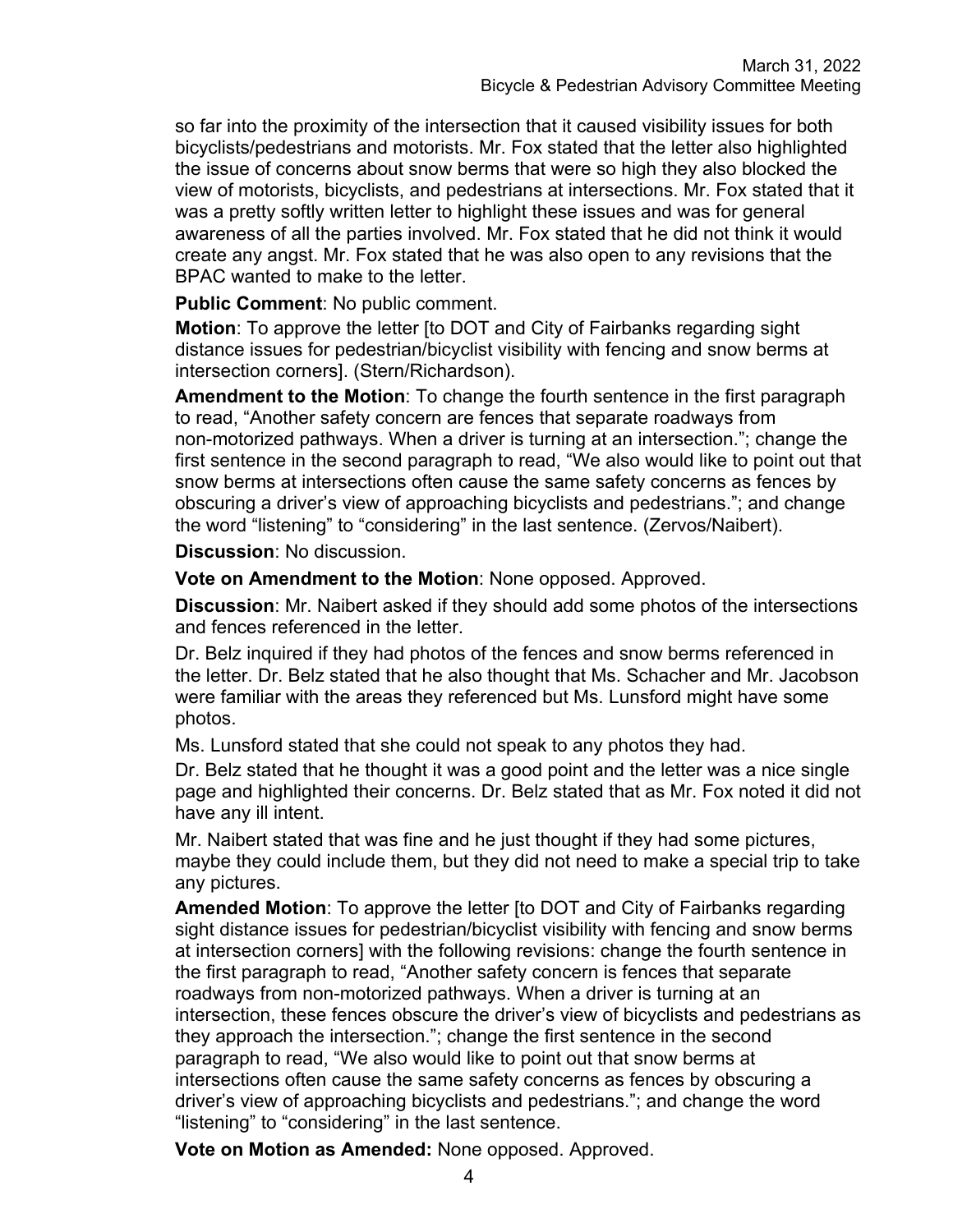#### 0 **8. New Business**

**a. Thank You Letter to Carl Heim for His Service on BPAC (Action Item)**  Mr. Fox thanked Mr. Zervos for drafting this letter for BPAC to consider.

**Public Comment**: No public comment.

**Motion:** To submit this letter [thanking Carl Heim for his service on BPAC] to Mr. Heim. (Zervos/Bissell).

**Discussion:** No discussion.

**Vote on Motion**: None opposed. Approved.

**b. Letter to DOT Encouraging Appointment of Vacant BPAC Seat (Action Item)**  Mr. Fox explained that the main intent of the letter was to request that the Northern Region DOT Director appoint a DOT staff member, specifically an Engineer, to fill the vacant BPAC seat.

**Public Comment:** No public comment.

**Motion:** To approve the letter [to DOT encouraging appointment of vacant BPAC seat]. (Richardson/Bissell).

**Discussion:** Mr. Zervos pointed out a typo in the second sentence of the second paragraph of the letter.

**Vote on Motion:** None opposed. Approved.

### **c. Joint Seasonal Mobility Task Force/BPAC Meeting on Winter Maintenance – Late April**

Mr. Fox noted that he sent an email to Jeff Jacobson and Dan Schacher earlier this month about having a meeting in late March. Mr. Jacobson responded that he preferred postponing the meeting until the end of April since City Public Works was busy with snow removal and his Department was stretched pretty thin. Mr. Fox noted that he had not yet received a response from Mr. Schacher and thought they should wait a couple of weeks and send out a Doodle Poll.

### **d. Peger Road Bicycle/Pedestrian Path**

Mr. Fox explained that the meeting packet contained drawings of the proposed sidewalk/separated path on the east side of Peger Road from the boat launch at Pioneer Park near the Chena River bridge all the way down to the Airport Way intersection. Mr. Fox stated that the project had been scored and money was available to begin the design work for the project beginning October 1, 2022. Mr. Fox explained that all they had at this time was the drawing. Mr. Fox explained that the options could be a separated path outside or within the Pioneer Park boundary. Mr. Fox explained that two weeks ago he met with Borough Parks & Recreation Department staff to discuss this project and the Pioneer Park Master Plan. Mr. Fox explained that there was a lot of planned development at Pioneer Park and the hope was that they could coordinate it with this path. Mr. Fox explained that he offered the idea of having a path on Pioneer Park property that could be maintained by Borough Parks and Recreation as opposed to having a sidewalk on Peger Road that DOT had to maintain. Mr. Fox explained that DOT did not maintain separated paths in the winter. Mr. Fox explained that the Borough approved of the idea of having the path on Pioneer Park property. Mr. Fox asked BPAC for ideas for the alignment of the path.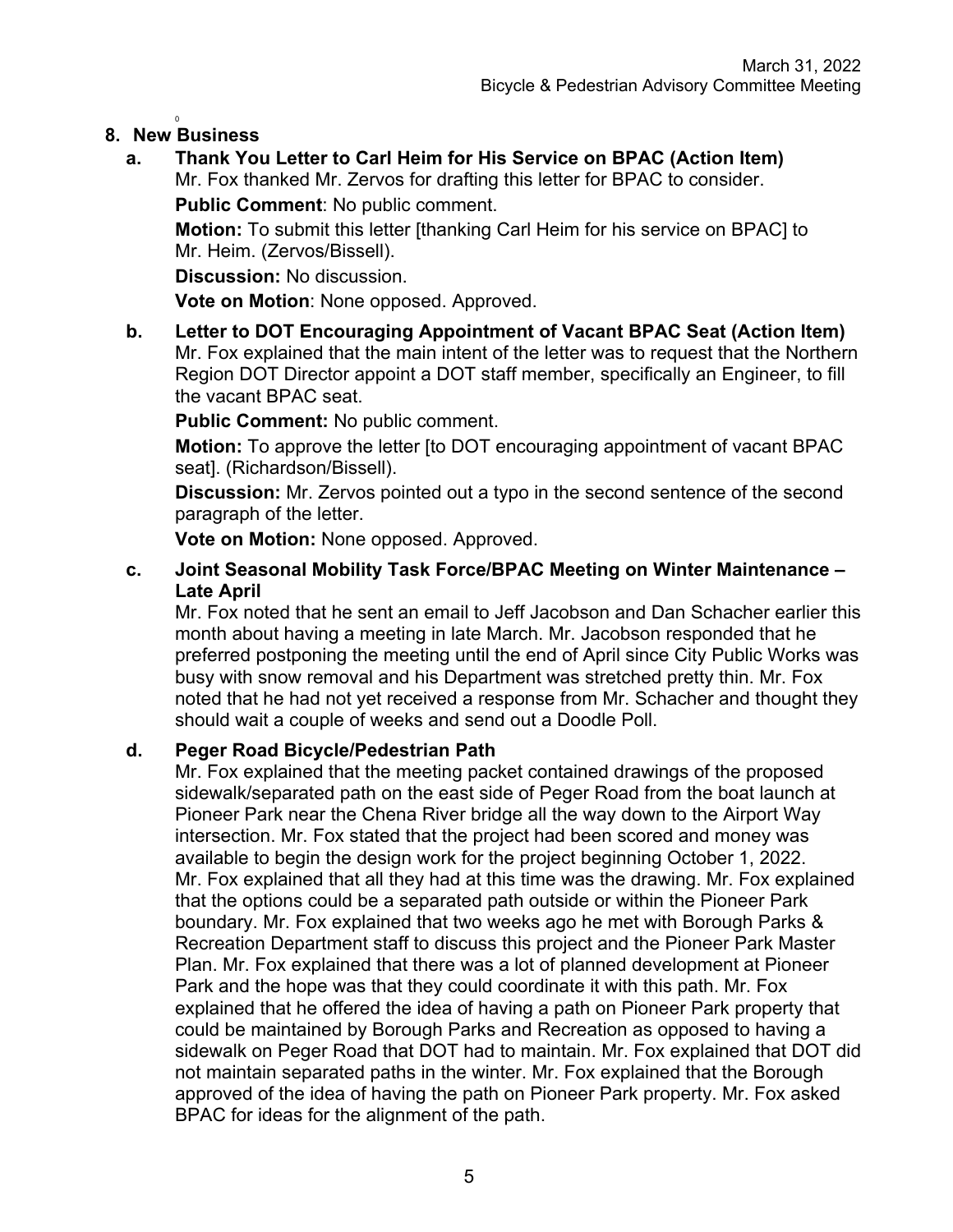## **9. Other Issues**

No other issues.

### **10. Committee Member Comments**

- Mr. Stern commented that he wanted to point out that the State stopped winter maintenance on the Johansen Expressway path after the big snow dump and had not plowed it at all. Mr. Stern commented that they recently sent the Holder through to make a single pass between University Avenue and College Road, but they did not continue on from College Road to Johansen Expressway. Mr. Stern commented that the big problem right now on these paths is that they pushed the berms back on Peger Road and basically you have an ice skating rink on the paths. Mr. Stern stated that they are just incredibly hazardous. Mr. Stern stated that he had been walking them over the last couple days with cleats on, but he would not want to be riding a bike on these things at all. Mr. Stern stated that there was not a whole lot you could do with the melt going on, but we definitely have some safety issues.
- Dr. Belz added that he personally had studs on two of his bikes and he often felt more stable on that than he did walking on the ice, even with cleats. Dr. Belz stated that was just his experience but certainly it was not good out there right now for nonmotorized transporters.
- Mr. Naibert said that he wanted to point out that he saw the snowblower on the Johansen Expressway path between College Road and McDonalds today, so they were working their way towards the Steese Highway. Mr. Naibert commented that as much as he has complained about poor plowing, it seems like they are finally getting around to that path.
- Mr. Richardson stated that maybe it was time for them to write the City and tell them there is a real issue here for the safety of people walking and biking and they need to address it - it means more funds but that's what it needs. Mr. Richardson commented then possibly the State too, but he thought that the State's problem was that they were short 20 percent of their employees and maybe if they ever get them hired they could take care of the problem that is caused right now.
- Dr. Belz stated that right now he thought their play was to hold this meeting with the Seasonal Mobility Task Force and see what came out of that conversation and decide then what the call to action was, whether that was a letter or something else. Dr. Belz stated that he would like to see something more than a letter but what that is at the moment, he was not sure. Dr. Belz stated that he did not want to go through another winter with the impacts to the non-motorized networks that we had this winter.
- Mr. Naibert commented that in reference to Mr. Sibbett's comment about Chena Pump Road and somebody walking in the street because the sidewalks were not plowed; he saw a post on the Fairbanks Reddit on social media that brought up the same issue. It might have been by that person or maybe somebody else, but he just wanted to say that the public was noticing.
- Dr. Belz commented that there were not a lot of other places to walk in some of those situations.